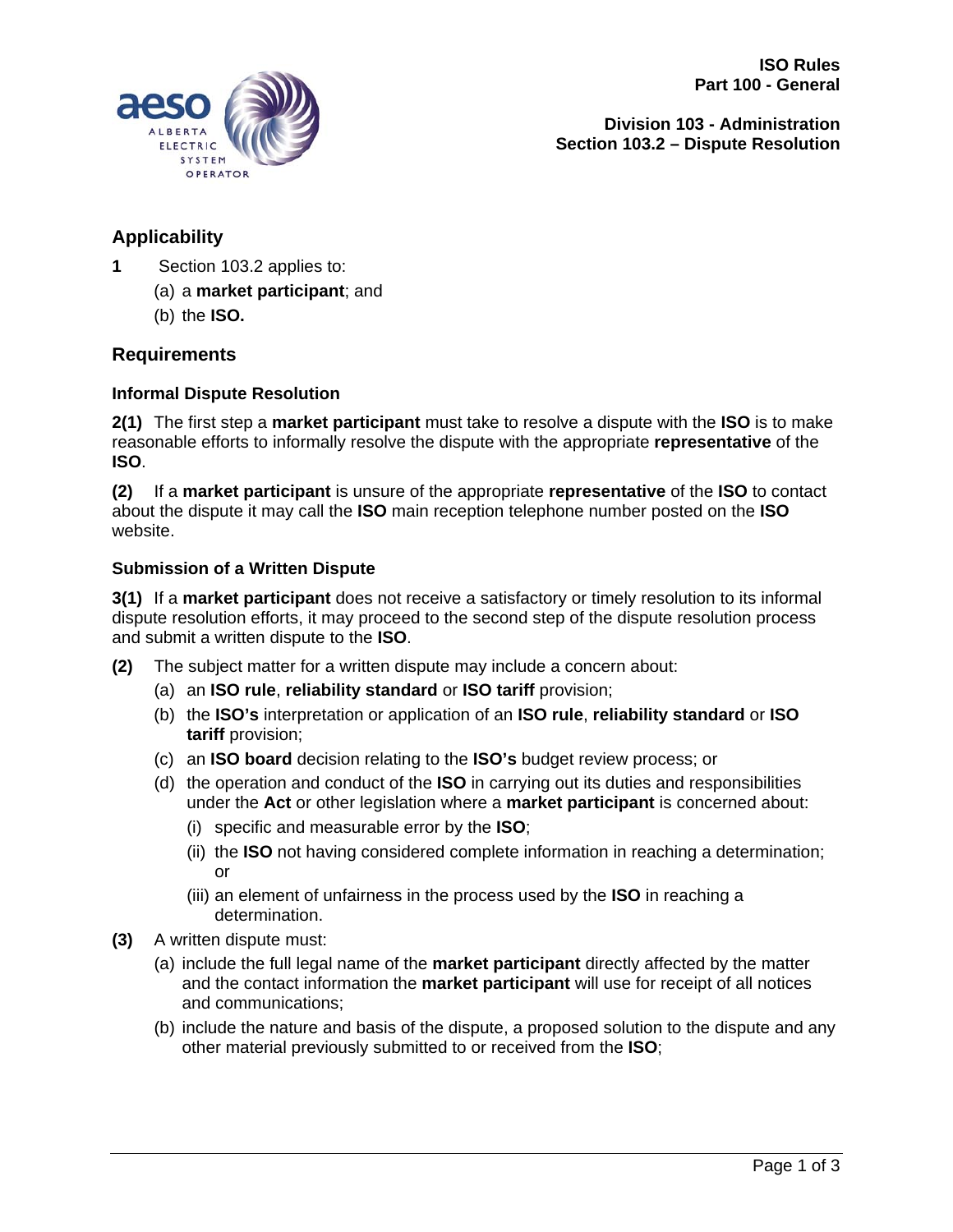

**Division 103 - Administration Section 103.2 – Dispute Resolution**

- (c) be signed by an officer of the **market participant** if it is a corporation, one of its partners if a partnership, or by the **market participant** personally if an individual person;
- (d) be submitted to the **ISO** at its head office, attention "ISO General Counsel"; and
- (e) be submitted to the **ISO** within thirty (30) **business days** of an **ISO board** decision, if the dispute is regarding a decision concerning the **ISO's** budget review process.

## **Acknowledgement of Receipt**

**4** Within ten (10) **business days** of receiving the written dispute, the **ISO** general counsel must respond to the **market participant** in writing, acknowledging receipt of the written dispute and identifying the **ISO** vice president accountable for handling the dispute.

### **Review of a Written Dispute**

**5(1)** In the case of a written dispute related to the budget review process, the **ISO board** must, within thirty (30) **business days** of the **ISO** general counsel issuing the acknowledgment of receipt, review the dispute and advise the **market participant** in writing of its decision regarding the matter in dispute.

**(2)** In the case of all other written disputes, the **ISO** vice president accountable for the dispute must, within thirty (30) **business days** of the **ISO** issuing the acknowledgment of receipt, review the dispute and advise the **market participant** in writing of the **ISO** decision, including reasons, regarding the matter in dispute.

**(3)** If a written dispute is not resolved to the **market participant's** satisfaction, the **market participant** may:

- (a) agree with the **ISO** to seek resolution through a mediation or arbitration process; or
- (b) pursue any other remedies available to it under the law, including filing a complaint with the **Commission** or **Market Surveillance Administrator**, or commencing a court action.

## **Assumption of Resolution**

**6(1)** If a **market participant** does not object to the **ISO's** written decision regarding a dispute within thirty (30) **business days** of the delivery of the written decision, the **ISO** may close the dispute file.

**(2)** The file closing does not prevent the **market participant** or the **ISO** from initiating discussions regarding the matter in the future.

### **No Delay**

**7** The initiation of a dispute resolution process under this section will not entitle a **market participant** to withhold or delay payment of any amounts due and owing to the **ISO**, nor will it stay the implementation of an **ISO** determination pending resolution of the dispute.

### **Record Retention**

**8** The **market participant** and the **ISO** must each create and maintain their own records in relation to a dispute.